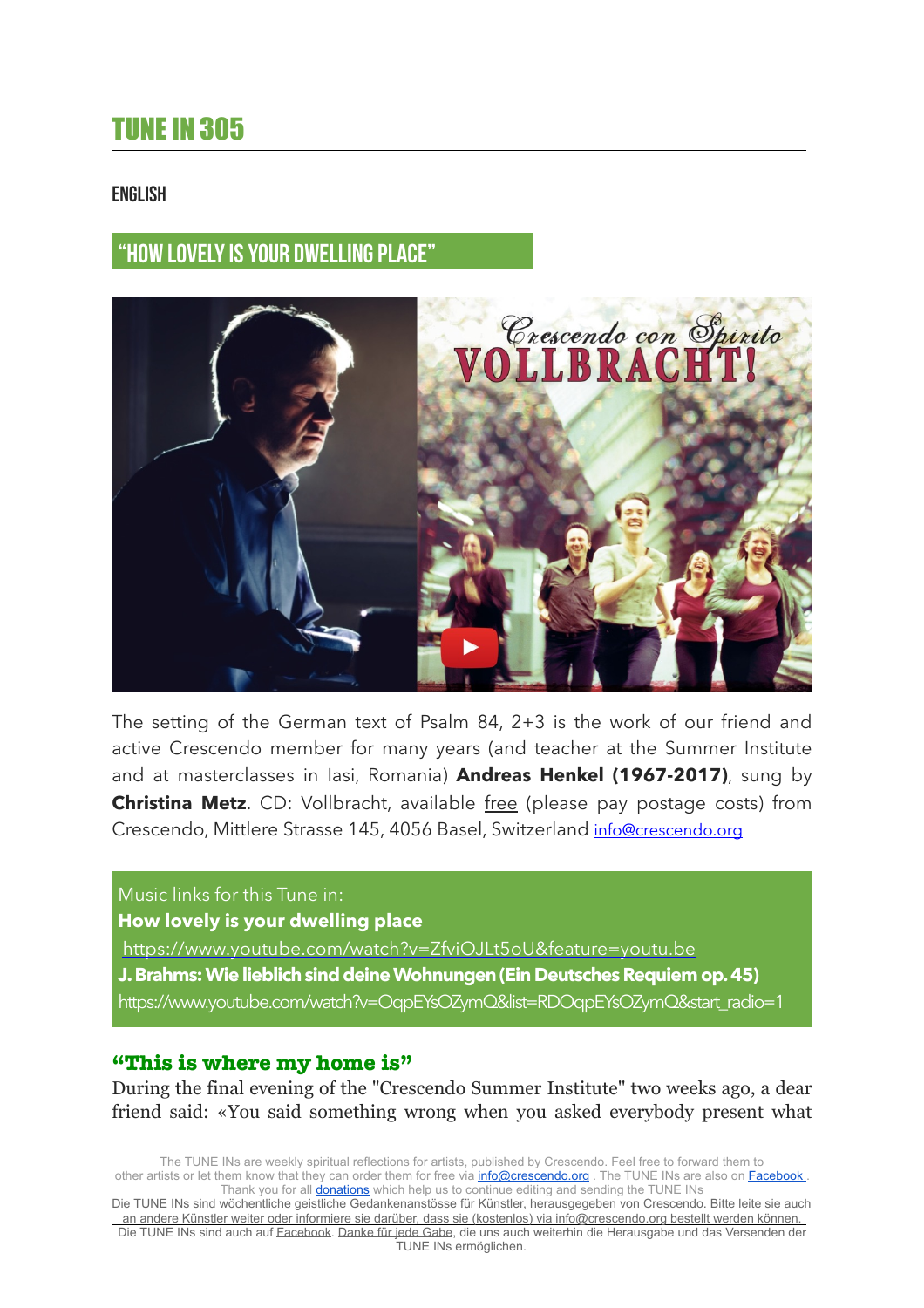they would be taking back home with them. The question should have been this: What am I taking with me from my home here into the world outside? For this is where my home is!» - Others expressed themselves in very similar words: «I really feel at home here!» was what we heard repeatedly. This not only fills us with thankfulness, but also gives us something to be concerned about. Do people today (and artists above all) no longer have a real home?

### **"What is a Home?"**

But what is the place we call « home»? It is a place where we can be the way we are. Where we can arrive after a long journey or after a working day and encounter people (and things) that do us good. Where we can relax in a familiar environment that corresponds to our nature.

## **"The Swallow has found a Nest for Herself" – or perhaps she hasn't?**

Saying it with the words of the Bible, «The sparrow has found a home / and in the swallow has found a nest for herself, where she may lay her young.» (Psalm 84,4). Now, this passage reminds us of Matthew 8,20, where Jesus says: «Foxes have holes and birds of the air have nests, but the Son of Man has nowhere to lay his head.» Is Jesus then homeless? In a certain sense, yes. For him, the harmonious home, which represents one of the highest values in our civilisation today, is not important. He spoke these words, by the way, to a teacher of the law who wanted to follow him. So the ability to lead a homeless life is one of the requirements for discipleship.

### **"In my Father's House"**

On the other hand, Jesus too has a home. When his parents wanted to take the twelve-year-old boy home after the Feast of the Passover in Jerusalem, he stayed behind and later said, «Why were you searching for me? Did you not know I had to be in what belongs to my Father?» (Luke 2,41) It is in his Father's house (here referring to the Temple, but then in turn also to fellowship with God in prayer) that Jesus obviously finds his home.

### **"How lovely is Your Dwelling Place"**

This corresponds to the opening verses of Psalm 84, 1+2: «How lovely is your dwelling place, oh Lord Almighty! / My soul yearns, even faints, for the courts of the Lord; my heart and my flesh rejoice in the living God.» This is speaking of the Temple. We find one of the most famous settings of these verses in **Brahms'**

The TUNE INs are weekly spiritual reflections for artists, published by Crescendo. Feel free to forward them to other artists or let them know that they can order them for free via *[info@crescendo.org](mailto:info@crescendo.org)* . The TUNE INs are also on **Facebook**. Thank you for all **donations** which help us to continue editing and sending the TUNE INs

Die TUNE INs sind wöchentliche geistliche Gedankenanstösse für Künstler, herausgegeben von Crescendo. Bitte leite sie auch an andere Künstler weiter oder informiere sie darüber, dass sie (kostenlos) via [info@crescendo.org](mailto:info@crescendo.org) bestellt werden können. Die TUNE INs sind auch auf [Facebook](https://www.facebook.com/TUNEINs/). [Danke für jede Gabe](https://www.crescendo.org/de/kontakt--spenden.html), die uns auch weiterhin die Herausgabe und das Versenden der .<br>TUNE INs ermöglichen.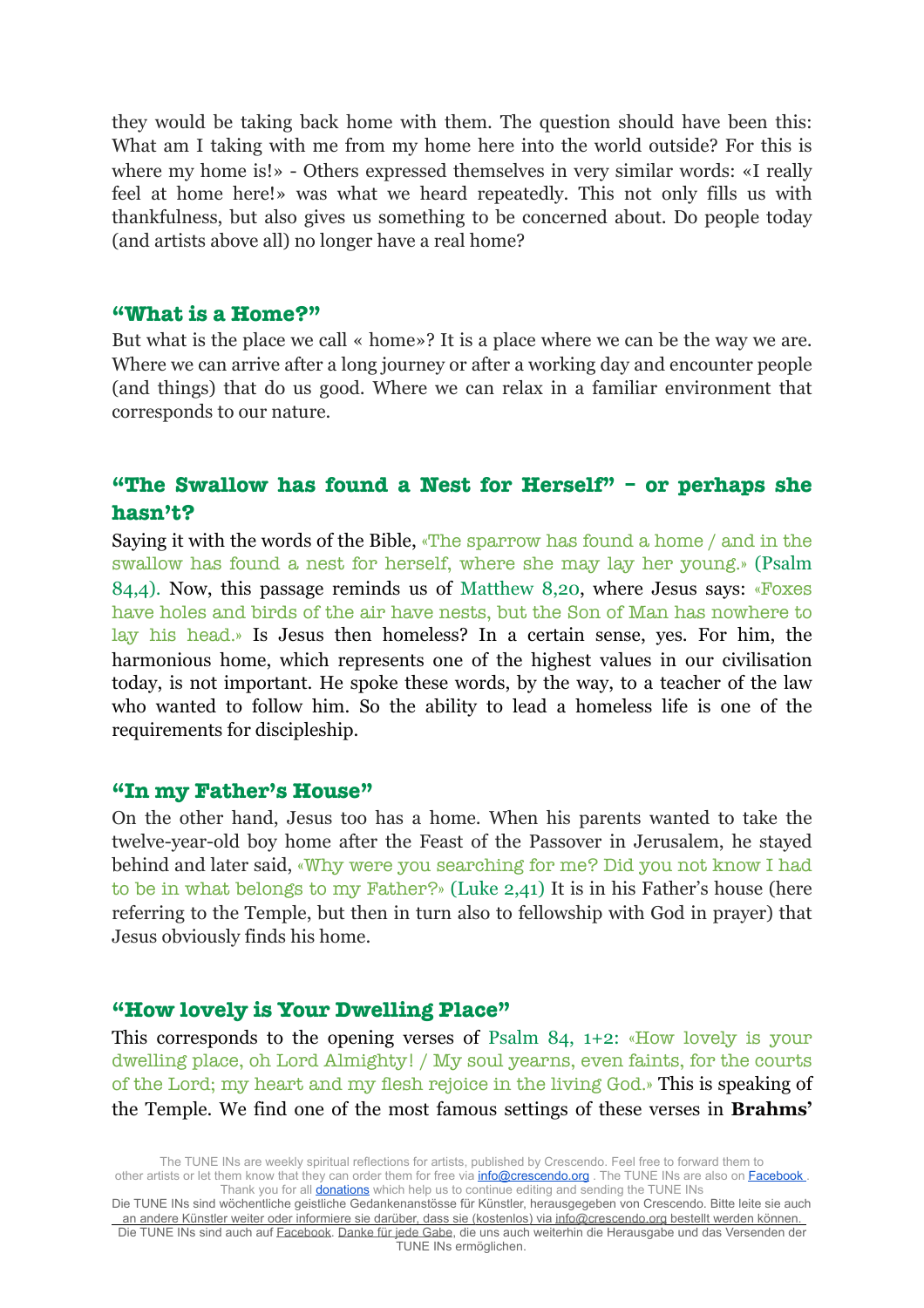German Requiem [\(LINK\)](http://p.newslettertogo.com/pklockf7-wjeymp6u-oa8gp053-myt). It is well known that **Johannes Brahms (1833-1897)**  selected the texts himself, and he applies Psalm 84, in his personal view and, strictly speaking, exegetically incorrectly (although John 14,2 shows that his theology is not fundamentally wrong), to the next life. Psalm 84, however, is speaking of the Temple in this world, where God's presence could be experienced in a particular way. Rephrasing it, with Jesus in mind, we can say that home is the place where God can be experienced, where God meets us. – This may, by the way, even be a prison cell.

### **"Where are we at Home?"**

One often hears (and we have surely often experienced ourselves) how God answers prayer for a place to live. God is not indifferent about where we live. For he also takes care of our concrete needs and is happy to give us a home in which we can then, in proportion to our possibilities and gifts, practice hospitality. Nevertheless, there is indeed that other «home», built not with stones but by God's spirit. Its building materials are the «living stones» of the church (1 Peter 2,5). Its building plan is the Kingdom of God, which provides a place for the «birds» to build a nest (Luke 13,19).

### **Where is God at Home?**

A formulation in 1 Corinthians tells us something very surprising: "Do you not know that your body is a temple of the Holy Spirit, who is in you?" (1 Cor. 6,19). So we are God's home! **Teresa of Avila (1515-1582)** writes, *"If I had realised earlier what I now know, that the tiny palace of my soul could provide a home to such a great king, I would not have left him alone in it so often."*

### **Questions:**

- What does all this mean for me as an artist, who is perhaps often on the road and has an irregular way of life?Have I had the experience of God giving me a home, and do I continue to trust him to care of this need?
- Do I orientate my life only on a concrete place to live in, or do I repeatedly seek «my Father's house»? What form does this other home in my life take?
- What places of fellowship do I have which do me good?

#### Text: Beat Rink

#### Translation: Bill Buchanan

The TUNE INs are weekly spiritual reflections for artists, published by Crescendo. Feel free to forward them to other artists or let them know that they can order them for free via [info@crescendo.org](mailto:info@crescendo.org). The TUNE INs are also on **Facebook** Thank you for all **donations** which help us to continue editing and sending the TUNE INs

Die TUNE INs sind wöchentliche geistliche Gedankenanstösse für Künstler, herausgegeben von Crescendo. Bitte leite sie auch an andere Künstler weiter oder informiere sie darüber, dass sie (kostenlos) via [info@crescendo.org](mailto:info@crescendo.org) bestellt werden können. Die TUNE INs sind auch auf [Facebook](https://www.facebook.com/TUNEINs/). [Danke für jede Gabe](https://www.crescendo.org/de/kontakt--spenden.html), die uns auch weiterhin die Herausgabe und das Versenden der .<br>TUNE INs ermöglichen.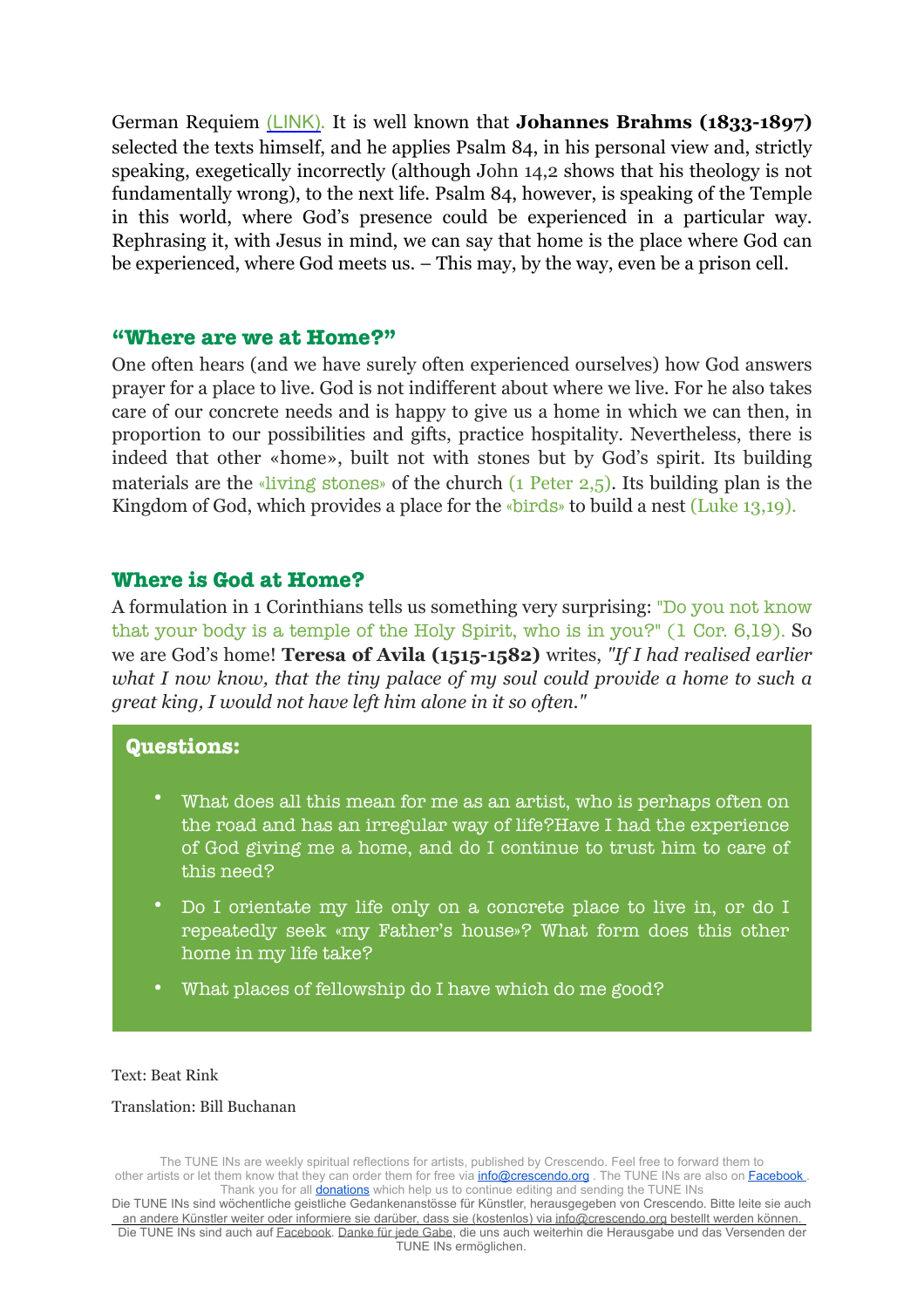### **DEUTSCH**

## **"WIE LIEBLICH SIND DEINE WOHNUNGEN"**



Die Vertonung des deutschen Textes von Psalm 84, 2+3 stammt von unserem Freund und langjährigen aktiven Crescendo-Mitglied (und Dozent im Sommerinstitut und Meisterkursen in Iasi, Rumänien), **Andreas Henkel (1967-2017)**, gesungen von **Christina Metz.** 

CD: Vollbracht, kostenlos (gegen Portokosten) zu beziehen bei Crescendo, Mittlere Strasse 145 *[info@crescendo.org](mailto:info@crescendo.org)*

### LINKS:

**How lovely is your dwelling place** <https://www.youtube.com/watch?v=ZfviOJLt5oU&feature=youtu.be> **J. Brahms: Wie lieblich sind deine Wohnungen (Ein Deutsches Requiem op. 45)**  [https://www.youtube.com/watch?v=OqpEYsOZymQ&list=RDOqpEYsOZymQ&start\\_radio=1](https://www.youtube.com/watch?v=OqpEYsOZymQ&list=RDOqpEYsOZymQ&start_radio=1)

## **"Hier bin ich zuhause"**

Am Schlussabend des "Crescendo Sommerinstituts" vor zwei Wochen sagte ein lieber Freund: «Du hast etwas Falsches gesagt, als du in die Runde gefragt hast, was wir von hier nach Hause mitnehmen. Die Frage hätte lauten sollen: Was nehme ich von Hause mit in die Welt draussen? Denn hier ist mein Zuhause!» - Ganz ähnlich haben es andere formuliert:. «Hier fühle ich mich wirklich zuhause!» hörten wir immer

The TUNE INs are weekly spiritual reflections for artists, published by Crescendo. Feel free to forward them to other artists or let them know that they can order them for free via [info@crescendo.org](mailto:info@crescendo.org). The TUNE INs are also on **Facebook**. Thank you for all **donations** which help us to continue editing and sending the TUNE INs

Die TUNE INs sind wöchentliche geistliche Gedankenanstösse für Künstler, herausgegeben von Crescendo. Bitte leite sie auch an andere Künstler weiter oder informiere sie darüber, dass sie (kostenlos) via [info@crescendo.org](mailto:info@crescendo.org) bestellt werden können. Die TUNE INs sind auch auf [Facebook](https://www.facebook.com/TUNEINs/). [Danke für jede Gabe](https://www.crescendo.org/de/kontakt--spenden.html), die uns auch weiterhin die Herausgabe und das Versenden der TUNE INs ermöglichen.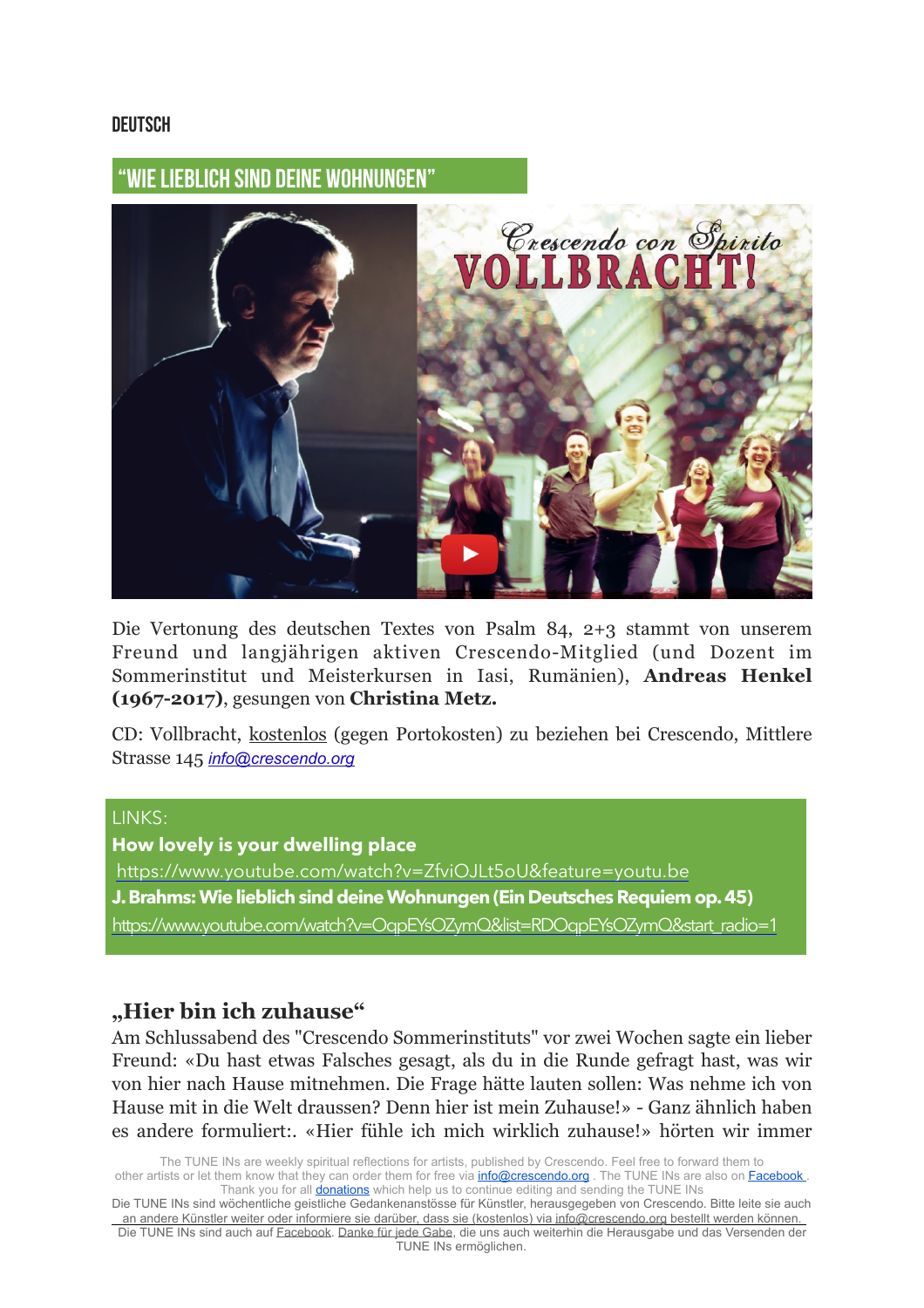wieder. Dies stimmt nicht nur dankbar, sondern auch etwas nachdenklich. Haben die Menschen (und vor allem Künstler) heute kein wirkliches Zuhause mehr? "Was ist ein Zuhause?"

Was ist das aber, das «Zuhause»? Es ist ein Ort, wo wir sein können, wie wir sind. Wo wir nach einer langen Fahrt oder auch nach einem Arbeitstag ankommen und Menschen (und Dinge) vorfinden, die uns gut tun. Wo wir uns in einer vertrauten Umgebung, die unserem Wesen entspricht, entspannen können.

## **"Die Schwalbe hat ein Nest gefunden" – oder doch nicht?**

Um es mit einer Bibelstelle zu sagen: «Der Vogel hat ein Haus gefunden / und die Schwalbe ein Nest für ihre Jungen:» (Psalm 84,4).

Nun erinnert uns diese Stelle an Matthäus 8,20, wo Jesus sagt: «Die Füchse haben Gruben, und die Vögel unter dem Himmel haben Nester; aber des Menschen Sohn hat nichts, da er sein Haupt hin lege.» Ist Jesus also ein Obdachloser? In gewissem Sinn, ja. Für ihn ist das stimmige Zuhause, das eines der höchsten Güter unserer heutigen Zivilisation darstellt, nicht wichtig. Er sagt dieses Wort übrigens dem Schriftgelehrten, der ihm nachfolgen will. Also gehört das Obdachlos-Sein-Können mit zur Nachfolge.

## **"Im Hause des Vaters"**

Auf der anderen Seite hat auch Jesus ein Zuhause. Als die Eltern den Zwölfjährigen nach dem Pascha-Fest in Jerusalem mit nach Hause nehmen möchten, bleibt er zurück und sagt später: «Warum habt ihr mich gesucht? Wusstet ihr nicht, dass ich in dem sein muss, was meinem Vater gehört?» **(Lukas 2,41).** Im Haus des Vaters (hier im Tempel, dann aber auch in der Gebetsgemeinschaft mit Gott) findet Jesus offensichtlich sein Zuhause.

## **"Wie lieblich sind deine Wohnungen"**

Dies entspricht den Anfangsversen von Psalm 84, 2+3: «Wie lieblich sind deine Wohnungen, HERR Zebaoth! / Meine Seele verlangt und sehnt sich nach den Vorhöfen des HERRN; mein Leib und Seele freuen sich in dem lebendigen Gott.» Damit ist der Tempel gemeint.

Eine der berühmtesten Vertonungen dieser Verse finden wir im Deutschen Requiem von **Johannes Brahms (1833-1897) [\(LINK\)](http://p.newslettertogo.com/pklockf7-wjeymp6u-qgfw26cj-4ua)**. Brahms hat die Textauswahl bekanntlich selbst getroffen und bezieht Psalm 84 eigenständig und exegetisch eigentlich falsch (wenngleich von Johannes 14,2 her trotzdem theologisch nicht grundsätzlich verkehrt) auf das Jenseits. In Psalm 84 war aber eben der diesseitige

The TUNE INs are weekly spiritual reflections for artists, published by Crescendo. Feel free to forward them to other artists or let them know that they can order them for free via [info@crescendo.org](mailto:info@crescendo.org). The TUNE INs are also on **Facebook**. Thank you for all **donations** which help us to continue editing and sending the TUNE INs

Die TUNE INs sind wöchentliche geistliche Gedankenanstösse für Künstler, herausgegeben von Crescendo. Bitte leite sie auch an andere Künstler weiter oder informiere sie darüber, dass sie (kostenlos) via [info@crescendo.org](mailto:info@crescendo.org) bestellt werden können. Die TUNE INs sind auch auf [Facebook](https://www.facebook.com/TUNEINs/). [Danke für jede Gabe](https://www.crescendo.org/de/kontakt--spenden.html), die uns auch weiterhin die Herausgabe und das Versenden der TUNE INs ermöglichen.